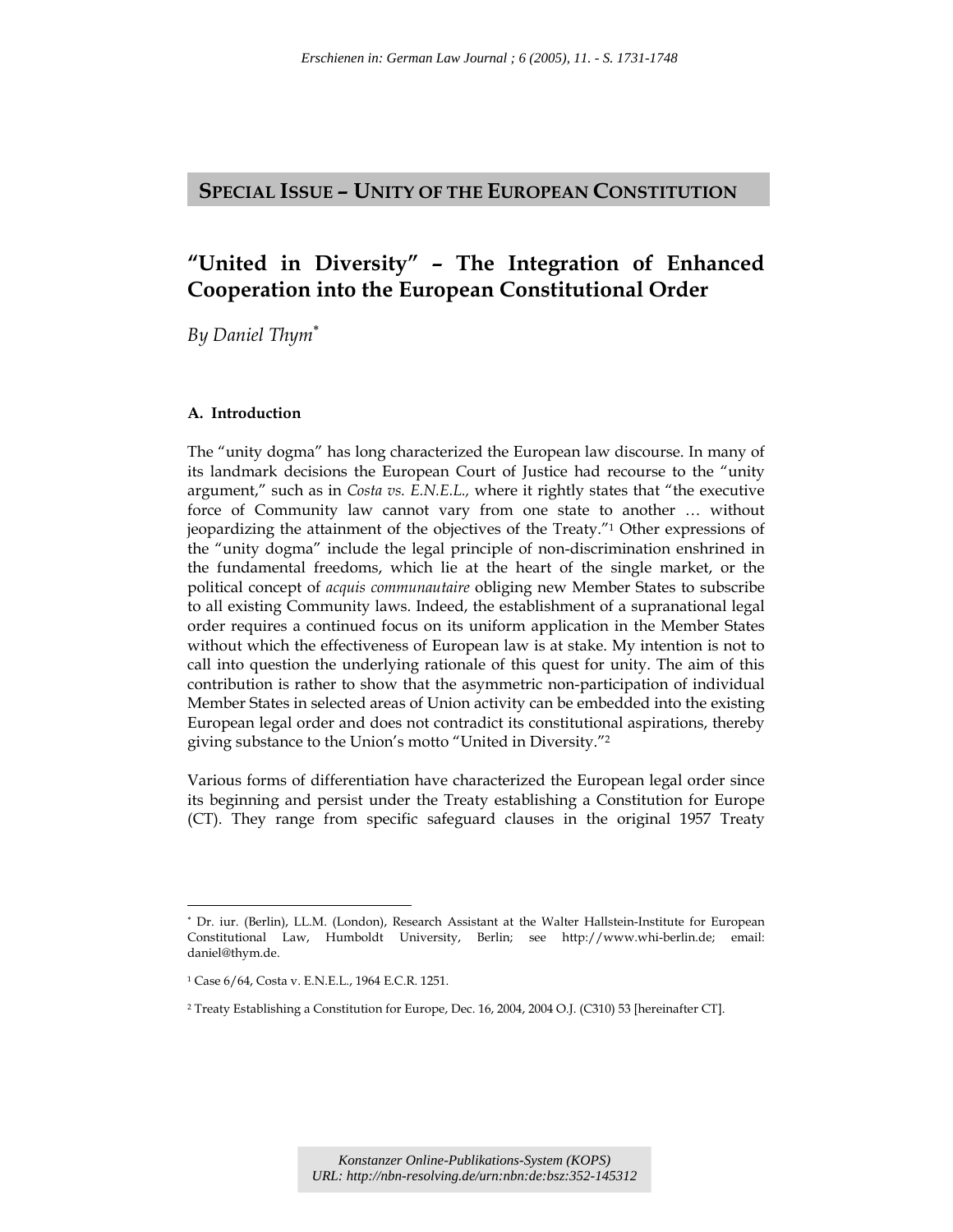establishing the European Economic Community (EEC Treaty)<sup>3</sup> and the numerous protocols attached to the Treaties<sup>4</sup> to the differentiated treatment of Member States and their regions in the manifold exceptions and privileges in secondary legislation.5 They add up to a complex picture in which even the single market, which is often regarded as the sacrosanct "core" of European integration, is subject to various degrees of flexibility and differentiation.6 Moreover, the European constitutional order is fragmented horizontally with specific Treaty regimes governing, *inter alia*, the Common Foreign and Security Policy (CFSP) and Economic and Monetary Union.7 All these specificities do, however, have one thing in common: they do not generally limit the scope of European law by exempting one or several Member States from its geographic field of application. Rather, the law applies to all with only its legal effects being suspended or modified with regard to one or several Member States. This common ground extends to transitional periods which have been a regulatory tool of successive enlargements. They also suspend the application of European law in the new Member States for the time period specified in the accession treaty; but once this period has elapsed, European law automatically applies.8

In 1992, the heads of state or government agreed on a new formula: the asymmetric non-participation of Member States in a specific policy field in whose legislative implementation only the "ins" would participate, while the voting rights of the "outs" would be suspended. By granting the United Kingdom and Denmark a political opt-out from the third phase of monetary union, independent of the convergence criteria applicable to all Member States, they recognized that the

<sup>3</sup> *E.g.* Treaty on European Union, 1992 O.J. (C191) 1 [hereinafter TEU], art. 95(4)-(10), CT art. III-172(4)- (10), and CT art. 176, Treaty Establishing the European Community, Nov. 10, 1997, 1997 O.J. (C 340) 3 [hererinafter EC Treaty], art. III-234(6).

<sup>4</sup> One "minor" example: the Protocol on the Acquisition of Property in Denmark of 1992 which continues to be attached to the Constitution.

<sup>5</sup> For various forms of "actual and potential", "inter-state and intra-state", "temporary and nontemporary", "general and specific" as well as "positive and negative discrimination" in primary and secondary European law see the extensive analysis by FILIP TUYTSCHAEVER, DIFFERENTIATION IN EUROPEAN UNION LAW (1999) and DOMINIK HANF, DIFFERENTIATION IN THE LAW OF EUROPEAN INTEGRATION (2002).

<sup>6</sup> Gráinne de Búrca, *Differentiation within the 'Core'?*, *in* CONSTITUTIONAL CHANGE IN THE EU 133, 133 (Gráinne de Búrca & Joanne Scott eds., 2000).

<sup>7</sup> On sector-specific forms of horizontal differentiation, *see* Bast in this volume.

<sup>8</sup> *See*, for example, Treaty of Accession art. 24, Sep. 23, 2003, 2003 O.J. (C 227) E. on the possible suspension of the free movement of workers for a period of up to seven years after the 2004 enlargement Art. 24 of the Act of Accession in combination with the respective Annexes.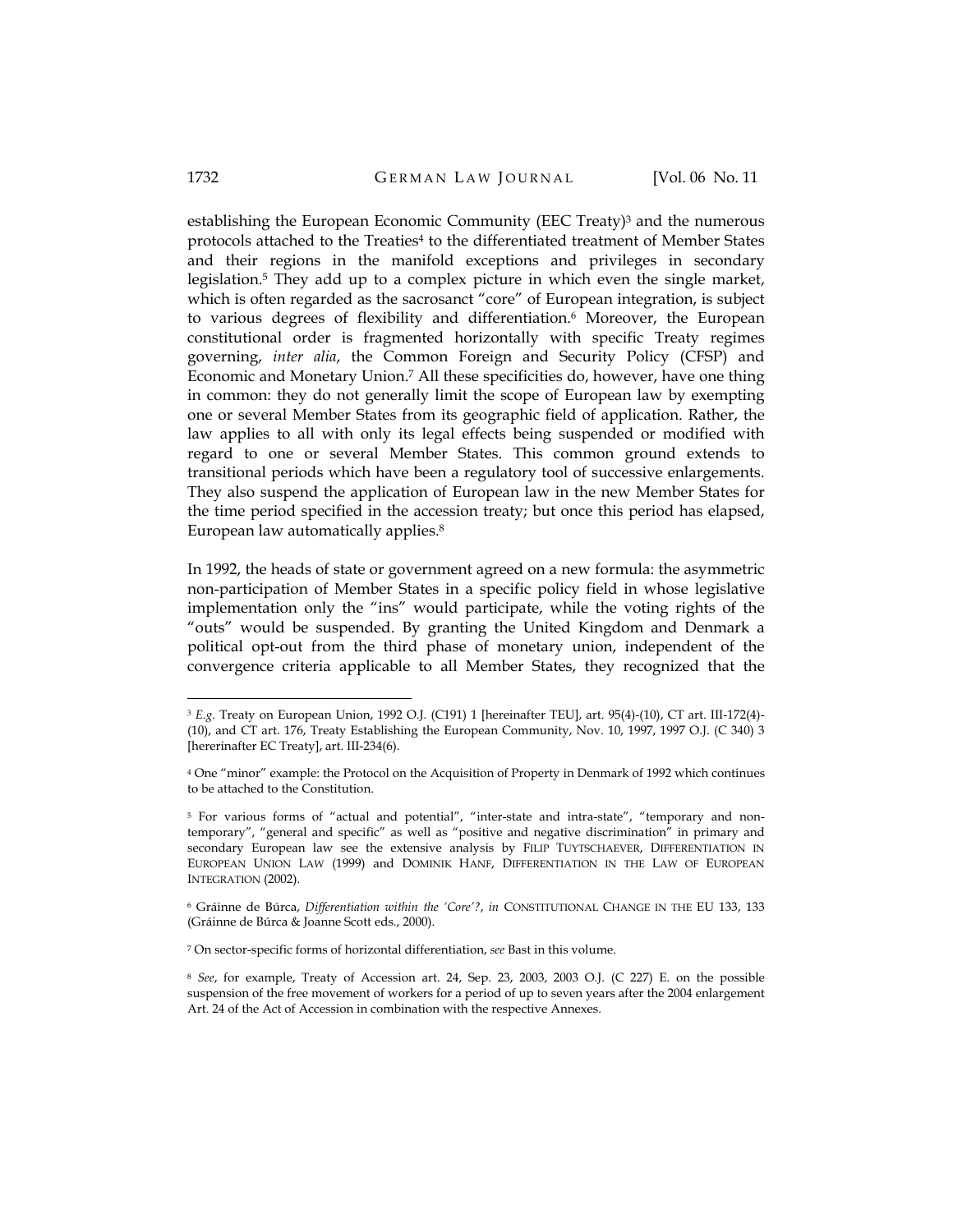Union would proceed non-simultaneously. There is no guarantee that the two "outs" will ever catch up with the *avant-garde* and the asymmetry of integration may, in fact, continue indefinitely.9 This legal construction was taken up a few years later in the Treaty of Amsterdam, which combined the integration of the Schengen law into the European legal order and the partial communitarization of justice and home affairs law in Title IV EC with an asymmetric status for the UK and Denmark.10 On its basis, one of the most important growth areas of European integration has been realized without the participation of all Member States in recent years. Thus, the asymmetric non-participation of some Member States has become a daily practice – and might be further extended in the years to come, if the general mechanism for enhanced cooperation is put into practice, which was first agreed upon in Amsterdam, reformed substantially in Nice and has now been codified in Articles I-44, III-416-423 CT.11

In the following sections, the integration of the general mechanism for enhanced cooperation into the constitutional order of the European Union will be illustrated in the light of the practical experience with the existing forms of asymmetry. Section B will pay particular attention to the potential of asymmetry in accommodating diversity at a time when European integration transcended the functional logic of the single market towards political union. Section C takes a closer look at the substantive constraints of, and procedural requirements for enhanced cooperation demonstrating that they do not contradict the general principles of European law as characteristic features of its supranational legal order. Against this background, Section D illustrates that the general mechanism for enhanced cooperation and the other forms of asymmetry are integrated into the single legal and institutional framework of the European Union, thereby preserving its constitutional unity. Section E, the outlook, eventually reveals that a hardly noticed change in the regime governing enhanced cooperation may play an important part in preserving the dynamics of European integration in the era of the Constitutional Treaty. Lack of space unfortunately precludes a detailed analysis of asymmetry in the field of CFSP, including defense. The specificity of its legal regime for enhanced cooperation and extensive new forms of asymmetry in the

<sup>9</sup> CT Protocol No. 13, art. 9: "The UK may notify the Council at any time of its intention to adopt the euro." Similarly for Denmark Protocol No. 14.

<sup>10</sup> *See* DANIEL THYM, UNGLEICHZEITIGKEIT UND EUROPÄISCHES VERFASSUNGSRECHT 79-130 (2004); *available at* http://www.thym.de/daniel/ungleichzeitigkeit. The special status of the UK and Denmark is continued with slight modifications in Protocols Nos 17, 19 and 20 attached to the CT.

<sup>&</sup>lt;sup>11</sup> This article follows the spelling of the Treaty of Nice and the constitutional Treaty which speaks of "cooperation" and does not use the British-English "co-operation".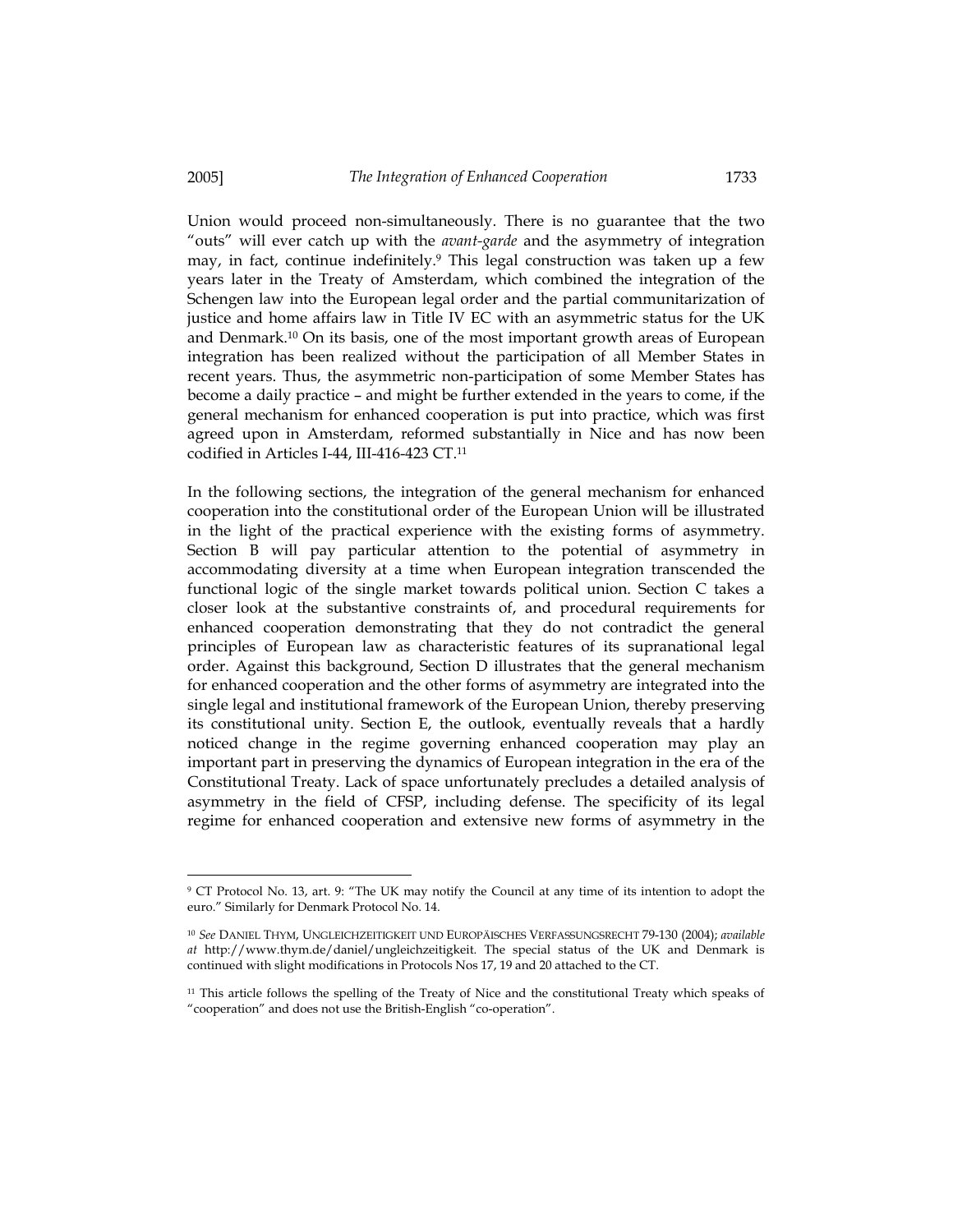Constitutional Treaty require a degree of attention which must be preserved for other publications.12

#### **B. Accommodating Diversity**

The introduction of the general mechanism for enhanced cooperation has been called a "Copernican revolution"13 by some commentators and hailed as the way out of the alleged dilemma between enlargement and deepening integration "to strengthen the Union from within."14 Others have warned of "constitutional chaos",15 that is, a "blatant assault on,"16 and "natural contradiction with"17 the uniform application of Community law. Just like in law and in life, the correct answer lies somewhere between the antipodes of enhanced cooperation as the magic potion for the future success or European integration and a deadly poison leading to a constitutional heart attack. Instead, it appears as a pragmatic new institute which allows for limited asymmetrical progress in specific situations when the Member States cannot agree on the appropriateness of European action. Enhanced cooperation and the other forms of flexibility allow the accommodation of political diversity regarding the adequacy of specific integration projects within the existing institutional and legal framework of the European Union.

The initial introduction of asymmetry by the Maastricht Treaty illustrates this pragmatic character. It neither stemmed from the desire to establish a "hard federalist core" with its own institutional and legal structure besides the existing Treaty framework, nor followed the *à la carte*-logic of a principled freedom where Member States to pick and choose the policy areas in which they want to

<sup>12</sup> The general mechanism for enhanced cooperation comprises specific rules for CFSP in Art. III-419(2) and 420(2) CT and is complimented by various forms of "asymmetric" defense cooperation in CT art. I-41, art III-310-312. A preliminary assessment is given by Matthias Jopp & Elfried Regelsberger, *GASP und ESVP im Verfassungsvertrag*, 26 INTEGRATIOQN 550, 552 (2003); Christian Deubner, *Verstärkte Zusammenarbeit in der verfassten Europäischen Union*, 27 INTEGRATION 274, 282 (2004) and THYM, *supra* note 10, at 162, 173.

<sup>13</sup> Vlad Constantinesco, *Les clauses de coopération renforcée*, 33 REVUE TRIMESTERIELLE DE DROIT EUROPEEN 751, 752 (1997) (quoting Renaud Dehousse).

<sup>14</sup> Guy Verhofstadt, Belgian prime minister, Speech to the European Policy Centre: A Vision for Europe (Sep. 21, 2000) (A few weeks before the Nice IGC), *available at*: http://www.europa.eu.int/futurum.

<sup>15</sup> Deirdre Curtin, *The Constitutional Structure of the Union: A Europe of Bits and Pieces*, 30 COMMON MARKET LAW REVIEW 17, 67 (1993), albeit not with regard to enhanced cooperation.

<sup>16</sup> Stephen Weatherhill, *'If I'd Wanted You to Understand I Would Have Explained It Better'*, *in* LEGAL ISSUES OF THE AMSTERDAM TREATY 21, 22 (David O'Keeffe & Patrick Twomey eds., 1999).

<sup>17</sup> Constantinesco, *supra* note 13, at 758.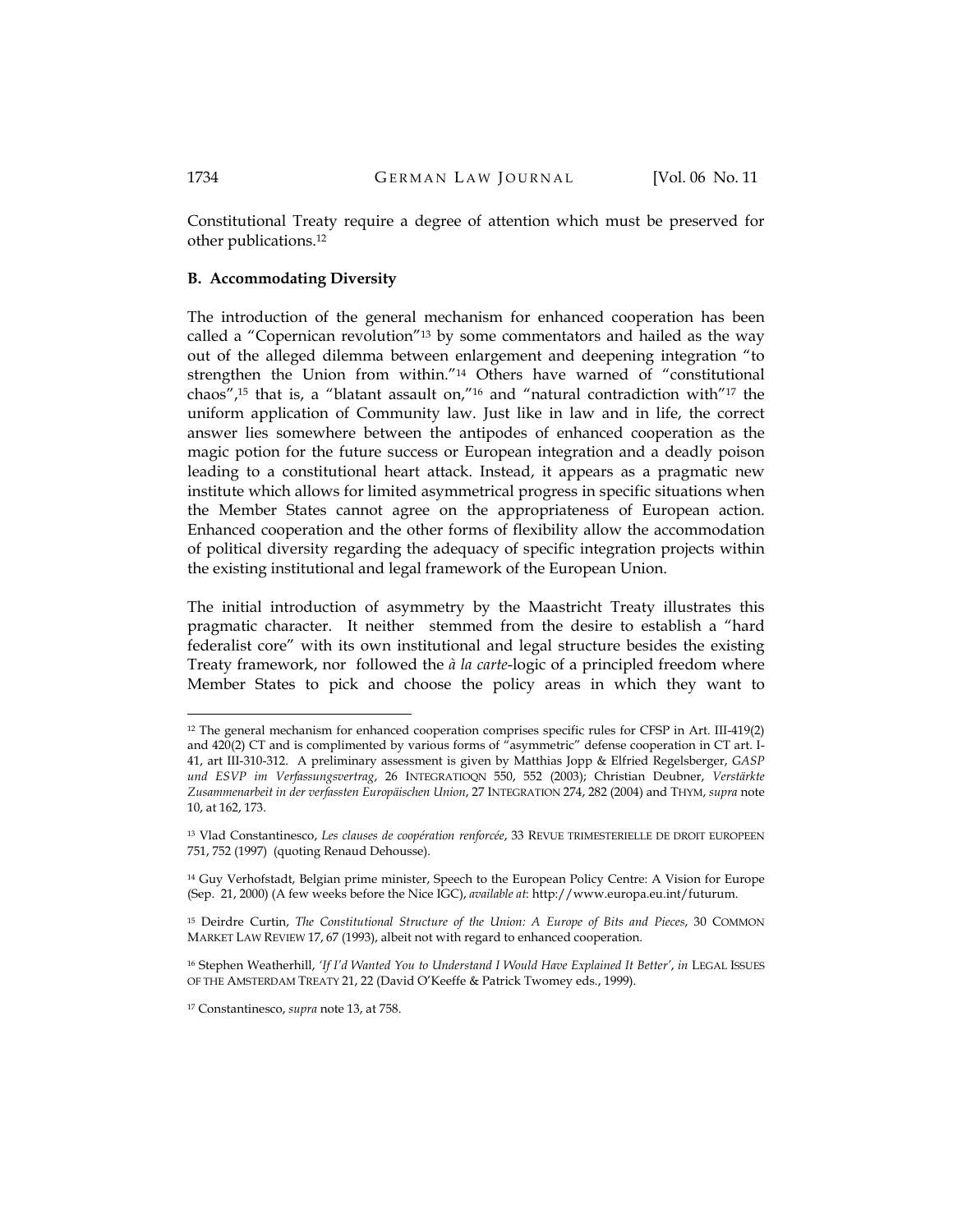2005] *The Integration of Enhanced Cooperation* 1735

participate. Granting a political opt-out to two Member States and obliging the others to participate in monetary union on the basis of the convergence criteria, was simply the only compromise on which the United Kingdom, which opposed monetary union in principle, and its continental partners, which argued for the equal participation of all, could agree. When the Schengen law and justice and home affairs were communitarized in Amsterdam, the Intergovernmental Conference (IGC) took up the model of individual opt-outs. At a first look, enhanced cooperation transcends this logic because it is not confined to specific Member States or subject matters, but rather characterized by a geographic and thematic openness. They neither give privilege nor exclude specific Member States and are *a priori* not limited to certain policy fields. However, a closer look at the procedural and substantive constraints illustrates a similar integrationist pragmatism, since they provide an abstract solution of political conflicts about the suitability of Union action. This may or may not occur at some point in the future during the legislative process.

First, the establishment of enhanced cooperation is always a last resort, if the Union as a whole cannot agree on a specific measure because one or more Member States oppose an action and block its adoption, (classic example: unanimous tax harmonization on the basis of Article 93, 94 EC; Article III-171, 173 CT<sup>18</sup>). It is explicitly required that the Council shall only embark on enhanced cooperation "as a last resort, when it has established that the objectives of such cooperation cannot be attained within a reasonable period by the Union as a whole."19 Second, enhanced cooperation is, in principle, a one-way street leading towards closer integration. It should "aim to further the objectives of the Union"20 with the existing *acquis communautaire* being taboo for retrogression.21 European laws adopted in its framework are regular European law and enjoy the same legal effects as any other Union law, except that they are limited in geographic scope.<sup>22</sup> Eventually, the decision to participate in enhanced cooperation may not be revoked, since the later withdrawal of the participating Member States was deliberately not foreseen – in obvious contrast to the extensive procedural rules on the authorization of enhanced cooperation and the later participation of the initial outs.

<sup>&</sup>lt;sup>18</sup> Indeed, former internal market Commissioner Frits Bolkestein supported the idea of harmonizing corporate taxation asymmetrically; *see Leader: Strange Bedfellows*, FINANCIAL TIMES, July 20, 2004.

<sup>19</sup> CT art. I-44(2); TEU art. 44a.

<sup>20</sup> CT art. I-44(1); TEU art. 43(a).

<sup>21</sup> CT art. III-416, "Any enhanced cooperation shall comply with the Constitution and the law of the Union"; more explicitly TEU art. 43(c): "respect the acquis communautaire."

<sup>22</sup> CT art. I-44(4); TEU art. 44(2).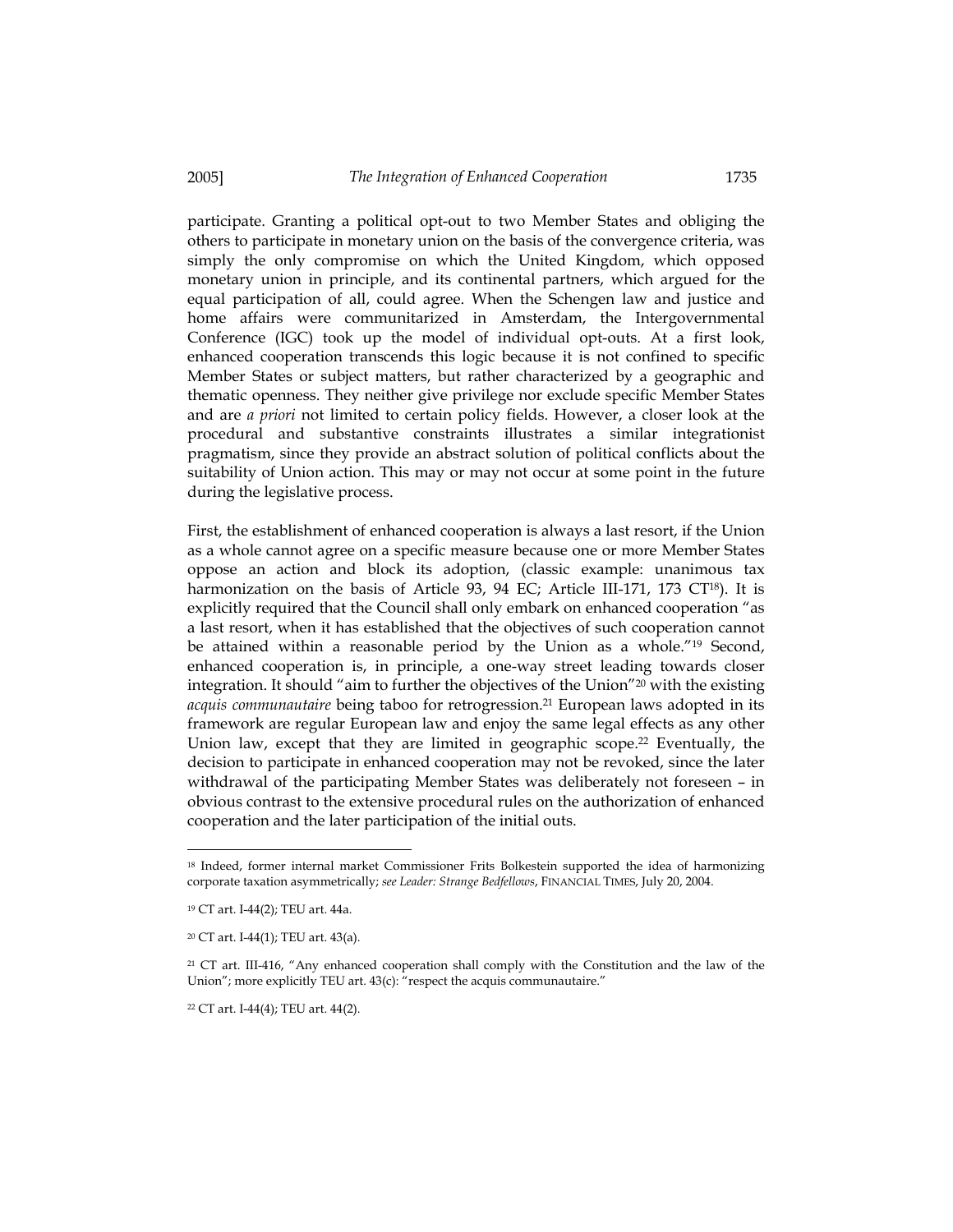Enhanced cooperation, therefore, does not reverse the integrationist status quo achieved in the past decades and continues the tradition of "ever closer union." The only break in the integration logic of the Union's founding years is the harmonious alignment of integrationist dynamics in some Member States with national political decisions to stay out of new projects. The latter may result from political disagreement over the orientation of the proposed action or the conviction that the issue under debate would better be dealt with at the national level. In any case, this acceptance of diversity heralds a new approach to European integration beyond the functionalism of economic integration. In the single market field, a similar reference to national interests, that is, the acceptance of difference appears *a priori* as illegitimate, since the single market is all about the removal of barriers to, or discriminations in trade between the Member States. Any call for permanent national opt-outs and privileges does therefore immediately provoke criticism of social dumping or protectionism.23 Existing forms of differentiation in the single market sphere, therefore, regularly require an objective justification and are often subject to specific political or legal supervision through the Commission and/or the Court of Justice.24

The various forms of asymmetry transcend this de-politicized integration logic of the internal market and illustrate the Union's gradual transition from the functional integration logic of the internal market to political union. Instead of viewing European integration as a quasi-natural phenomenon with spill-overs to ever new policy areas, the democratically formulated policy preferences of individual Member States are preserved and explicitly recognized as legitimate. Correspondingly, the asymmetry of the European legal order focuses on new policy fields such as security and defense, justice and home affairs or, potentially, social affairs and tax harmonization. These policy fields are closely associated with the concept and the *finalité* of political union, while the core of the single market *acquis* and the fundamental freedoms are preserved as pan-European principles.25 Asymmetry thus holds a remarkable "democratic potential." It allows respect for national democratic majorities, without this majority, as a European minority preventing the realization of the European majority preference.26 It underlines the

<sup>23</sup> Such as the British opt-out from Maastricht's Agreement on Social Policy criticized for "social dumping" among others by Gisbert Brinkmann, *Lawmaking under the Social Chapter of Maastricht*, *in* LAWMAKING IN THE EUROPEAN UNION 239, 261 (Paul Craig & Carol Harlow eds., 1998).

<sup>24</sup> *See*, *supra* notes 3-8 (and accompanying text within this piece).

<sup>25</sup> On the latter aspect, *infra* section C.II.

<sup>26</sup> Armin von Bogdandy, *Europäische Prinzipienlehre*, *in* EUROPÄISCHES VERFASSUNGSRECHT 149, 180 (Armin von Bogdandy ed., 2003). For further explanations of asymmetry as an expression of the gradual transition of European integration from the functionalist integration logic of the single market to political union *see* THYM, *supra* note 10, at 342-8.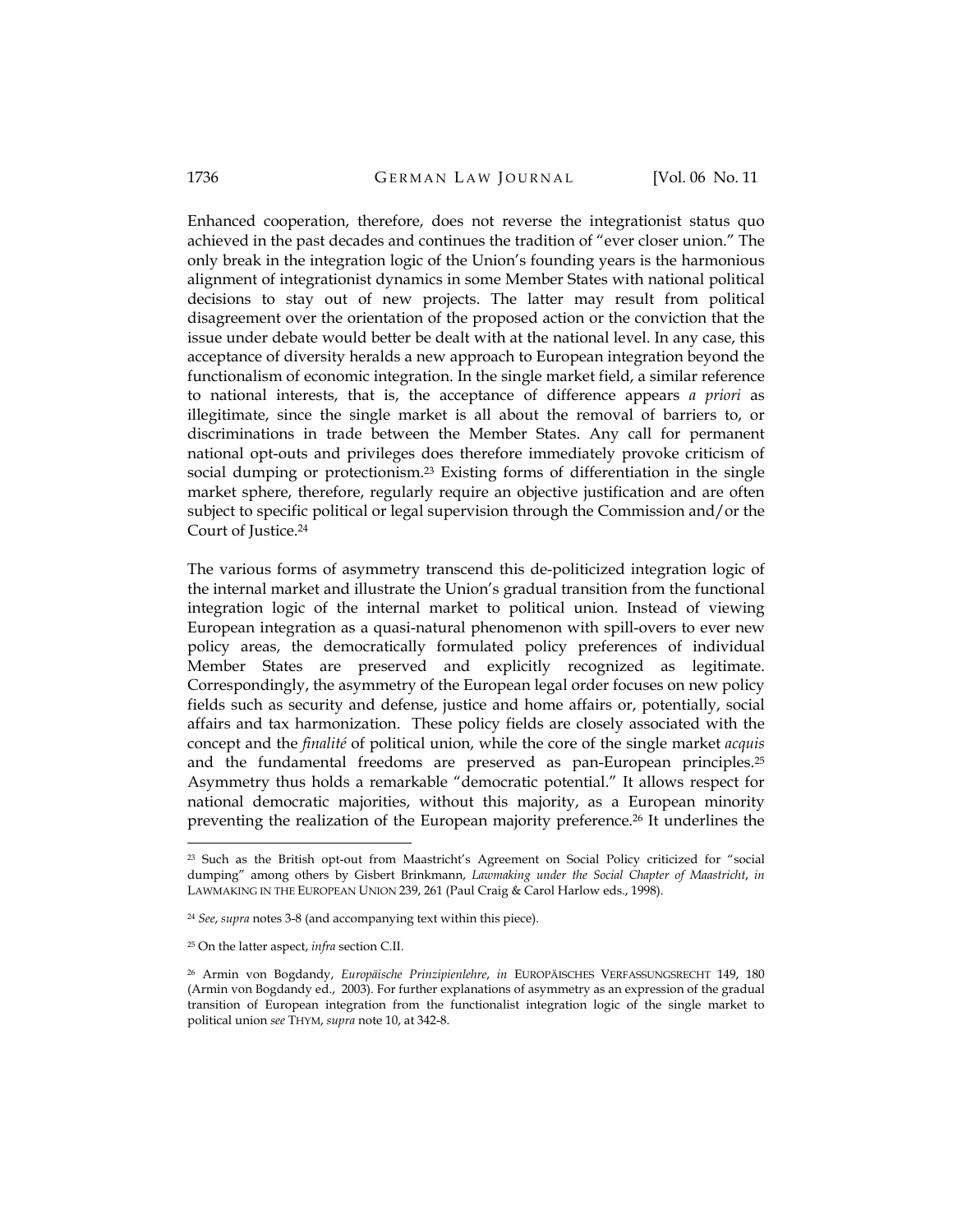political maturity of European integration, when asymmetry allows division without fundamental rupture. Diversity of opinion over the future pace of the Union is explicitly recognized and accommodated in the overall framework of common rules and institutions.

# **C. "Flexibility" in Chains?**

So far, enhanced cooperation has not contributed widely to the facilitation of European integration. Instead, the Constitutional Treaty undertakes the third reform of its legal regime without a single case of application besides the preexisting Schengen Protocol, which is legally construed as a specialized form of enhanced cooperation.27 The only occasion when recourse to the procedure was seriously discussed was after Silvio Berlusoni's initial refusal to agree to the framework decision on the European Arrest Warrant in December 2001. The alternative of enhanced cooperation as a "veto-buster" contributed to the softening of the Italian opposition.28 The limited practical impact of enhanced cooperation should however not be misinterpreted as the absence of any potential. The last section argued that its introduction did not stem from an underlying drive for a general "asymmetrization" of the European legal order. Rather, it offers a pragmatic compromise out of specific situations in which Member States disagree on the suitability of Union action. Arguably, such a situation has not arisen so far, since most projects could be realized among all. Nonetheless, many commentators hold the Treaty regime for enhanced cooperation responsible for its practical irrelevance.29 This contribution, in contrast, intends to show that its substantive constraints (subsection I.) and procedural requirements (subsection II.) are not an excessive limitation.

#### *I. Substantive Constraints*

 $\overline{a}$ 

A closer analysis reveals that most substantive requirements laid down in Articles I-44 and III-416-423 CT are declaratory confirmations of general principles of

<sup>27</sup> *See* art. 1 Schengen Protocol (= Protocol No. 17 attached to the CT).

<sup>28</sup> *See* Chairman of the EP-Committee on Justice and Home Affairs Graham Watson, *Go Ahead on Arrest Warrant Without Italy*, FINANCIAL TIMES, Dec. 8, 2001. The debate on the asymmetric introduction of carbon dioxide taxes never got off the ground; *Europas Umweltschützer fordern 'Öko-Schengen'*, FRANKFURTER ALLGEMEINE ZEITUNG, Aug. 15, 2000. On corporate tax harmonization *see Leader: Strange Bedfellows, supra* note 18.

<sup>29</sup> *See* Giorgio Gaja, *How Flexible is Flexibility under the Amsterdam Treaty*, 35 COMMON MARKET LAW REVIEW 855, 870 (1998) (a criticism of the Amsterdam and Nice regimes); Wolfgang Wessels, *Die Vertragsreform von Nizza*, 24 INTEGRATION 8, 15 (2001) and Jo Shaw, *The Treaty of Nice: Legal and Constitutional Implications*, 7 EUROPEAN PUBLIC LAW 195, 202 (2001).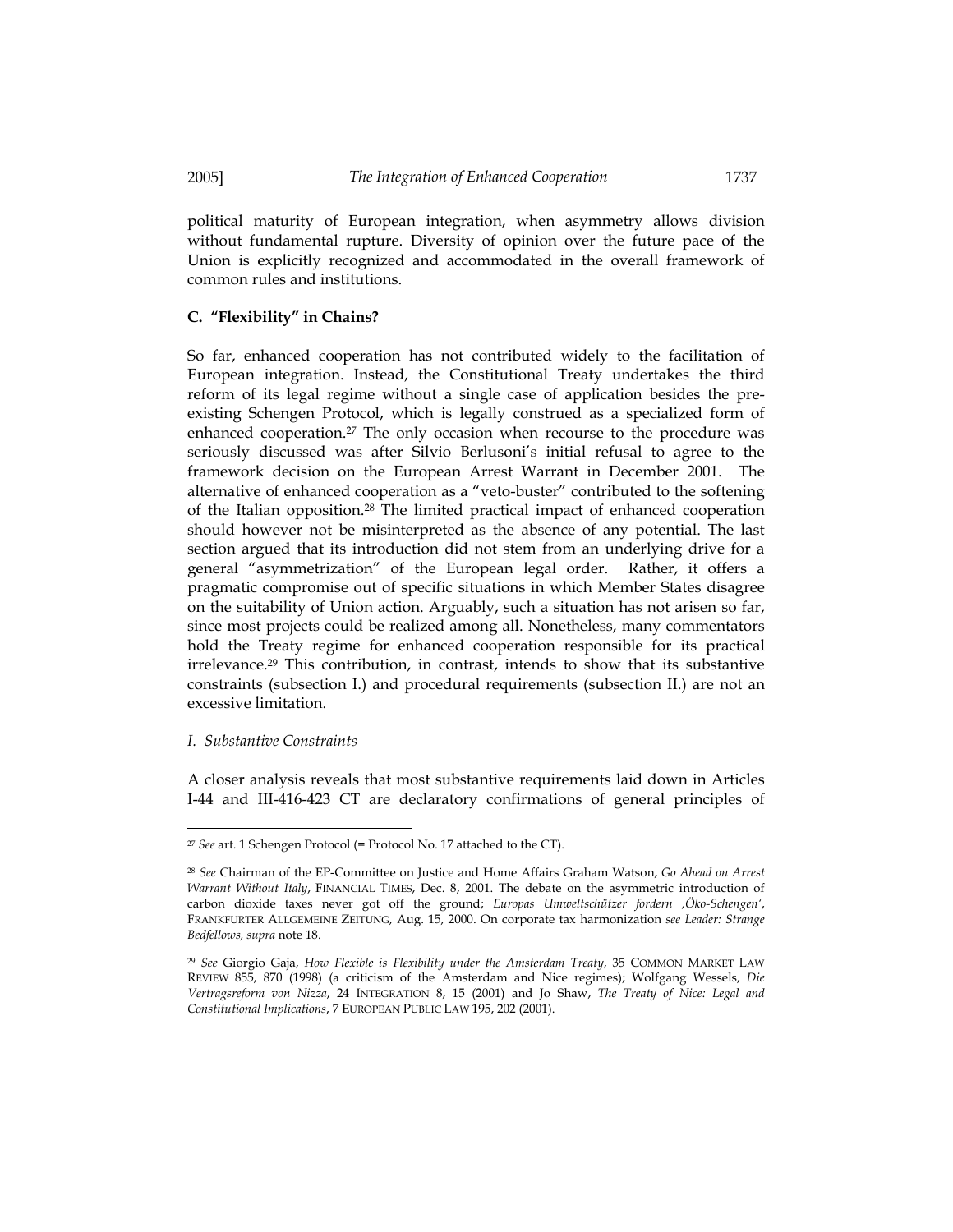Community law. Among the hitherto "ten commandments" enshrined in EU Article 43(a)-(j), which are continued in different articles of Constitutional Treaty, the minimum threshold for Member State participation of one third is probably the most prominent and effective substantive constraint (excluding for example an enhanced cooperation of the "mythical" six founding members, which are often cited as the core of integration).30 The numerous declaratory confirmations of general principles of Community law include the obligation to further the objectives of the Union and protect its interests.31 Likewise, the obligation to comply with the Constitution and the existing *acquis* adopted with the participation of all Member States,<sup>32</sup> the necessary respect for the latter's competencies, rights and obligations33 and the condition to remain within the limits of the powers of the Union in line with the principle of conferral, are self-evident features of secondary European law. However, this excludes the exclusive competencies.34

Any asymmetric realization of Union policies in the economic or social field will, however, be measured by the standard of Article III-416 CT that it "shall not undermine the internal market or economic, social and territorial cohesion." The legal interpretation of this clause defies easy definition and is further complicated by textual changes in the Constitutional Treaty which improve the literary quality of the text but blur its legal meaning. The Treaty of Nice is much clearer when it obliges enhanced cooperation not to undermine the internal market "as defined in Article 14(2) EC" and economic and social cohesion "in accordance with Title XVII EC". Read in combination with the said references, the Treaty of Nice commands compliance with the fundamental freedoms explicitly referred to in Article 14(2)

<sup>30</sup> The Amsterdam Treaty had originally required the participation of the *majority* of Member States, while the Treaty of Nice lowered the criterion to *eight* Member States *in* TEU art. 43(g), (8 are the majority of 15, but about one third of 25). The Constitution now returns to a relative threshold of one third *in* CT art. I-44(2).

<sup>31</sup> CT art. I-44(1); TEU art. 43(a). The additional requirement of protecting the Union's interests and reinforcing the integration process does not constitute independent legal hurdles, since respect for them is arguably inherent in the Union's objectives and assessed during the complicated authorization procedure discussed below.

<sup>32</sup> CT art. III-416(1); TEU art. 43(b) and (c).

<sup>&</sup>lt;sup>33</sup> CT art. III-417 and TEU art. 43(h); the rather unclear Amsterdam obligation to respect the "interests" of the non-participating Member States had already been deleted by the Treaty of Nice. The remaining obligation stems logically from the limited geographic scope of asymmetric Union law.

<sup>34</sup> Explicitly TEU art. 43(d) and, without explicit reference to the principle of conferral, CT art. I-44(1). The deletion of the explicit reference to the principle of attributed powers does of course not entail that they are not bound by the principle of conferral under CT art. I-11(1), (EC Treaty art. 5(2)) as suggested by Janis A. Emmanoulidisj & Claus Giering, *In Vielfalt geeint – Elemente der Differenzierung im Verfassungsentwurf*, 26 INTEGRATION 454, 457 (2003).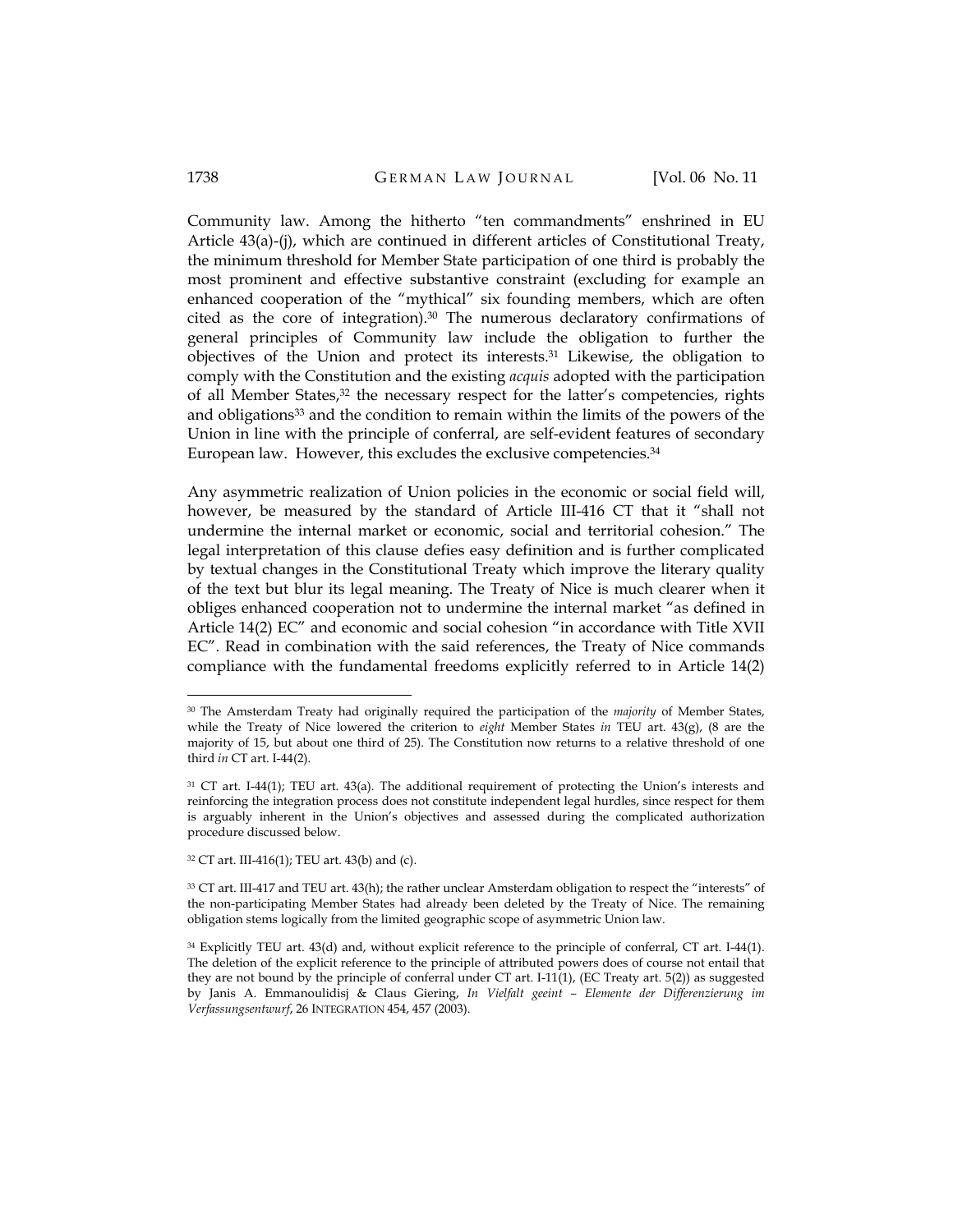#### 2005] *The Integration of Enhanced Cooperation* 1739

EC. Measures of "positive integration" such as the harmonization of national legislation in the environmental, social, tax or consumer protection field are therefore permitted as long as they respect the fundamental freedoms.35 In this respect, asymmetry is again not treated any better or worse than regular Community law, which has to respect the fundamental freedoms as general principles of Community law alike.36 In the same vein, the reference to economic and social cohesion read in combination with Title XVII EC guarantees the uniform continuation and financing of structural funds adopted on its basis.37 The drafting history of the Constitutional Treaty suggests that the deletion of these references was motivated by stylistic considerations and did not intend a change of legal substance.38

The additional prohibition in Article III-416 CT to "constitute a barrier to or discrimination in trade between Member States" leads us even deeper into the eccentricities of European Treaty change and the challenge of multilingualism. Lack of space precludes a comprehensive presentation, but in short the following history supports my argument that the rule contains an additional obligation to respect fundamental freedoms and is therefore not as prohibitive as some commentators suggest.39 The linguistic version of the Treaty of Amsterdam, *inter alia* in English and German, took up the wording of Article 30 EC and the Court's *Dassonville* jurisprudence and obliged enhanced cooperation (then known as *closer*  cooperation) not to constitute a "discrimination or restriction of trade between the Member States."40 Only the French version of the Amsterdam Treaty contained a different linguistic version and was, nonetheless, interpreted as a reference to the free movement of goods.<sup>41</sup> Comprehensibly, the French presidency based its reform

<sup>&</sup>lt;sup>35</sup> Elsewhere, I have given a more thorough analysis of this argument, including references to and discussion of possible alternative views. *See* THYM, *supra* note 10, at 68-9, 250-4.

<sup>36</sup> *See*, for instance, Case 240/83, Procureur de la République v. ADBHU, 1985 E.C.R. 539, para. 9.

<sup>&</sup>lt;sup>37</sup> The transfer of structural funds such as the European Regional Development Fund (ERDF) into enhanced cooperation would have implied asymmetric financing in accordance with CT art. III-423, TEU art. 44a and would be in obvious conflict with the underlying principle of solidarity.

<sup>38</sup> The comment on the original proposal of a new art. J in TheEuropean Convention, CONV 723/03, (May14, 2003), at 20 simply states that the wording was taken from the Treaty of Nice.

<sup>39</sup> *E.g.* Armin Hatje, *Art. 11 EGV*, *in* EU-KOMMENTAR 11 (Jürgen Schwarze ed., 2000) ("entscheidend einschränkt").

<sup>40</sup> Treaty of Amsterdam Amending the Treaty on European Union, the Treaties Establishing the European Communitites and Certain Related Acts, Oct. 2, 1997, 1997 O.J. (C 340) 1 art. 11(1)(e) and, similarly, Case 8/74, Procureur du Roi v. Benoît, 1974 E.C.R. 837, para. 7.

<sup>41</sup> Three commentators work in different languages. *See* Helmut Kortenberg (pseudonym), *Closer Cooperation in the Treaty of Amsterdam*, 35 COMMON MARKET LAW REVIEW 833, 849 (1998); Rainer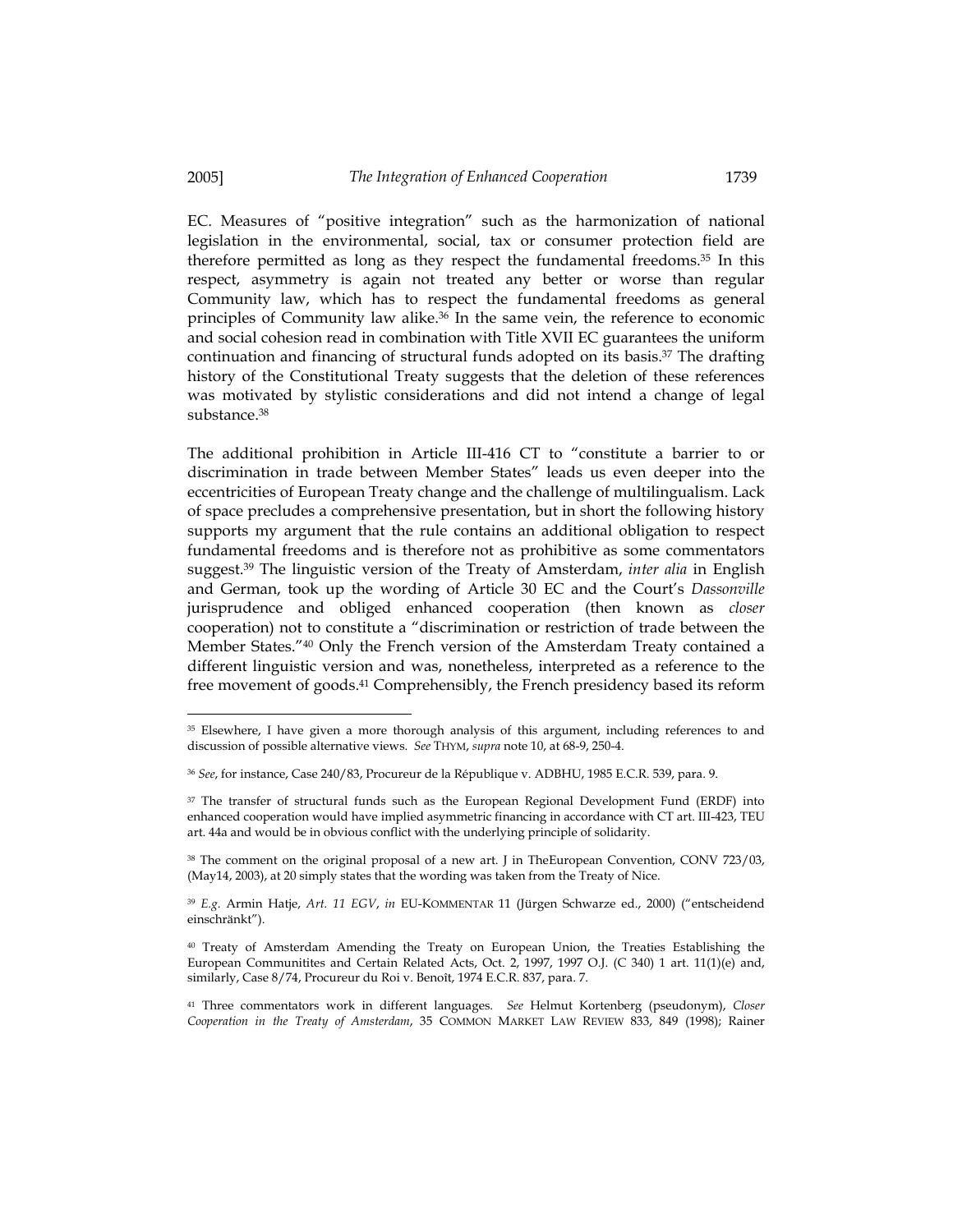proposals for the new Article 43(f) EU (now Article III-416 CT) on the French text of the Amsterdam Treaty during the IGC drafting the Treaty of Nice. The French presidency aligned the other linguistic versions to it, thereby eliminating the textual reference to Articles 28, 30 EC (Articles III-153-154 CT). Still, the drafting history and the absence of another convincing interpretation suggest that Article III-416 CT obliges enhanced cooperation to respect the free movement of goods.42 Thus, the harmonization of national legislation on the environment, consumer protection, taxes and social standards is not generally excluded from the scope of enhanced cooperation, while the fundamental freedoms, as the "core" of the internal market, preserve a level-playing field of equality of Union citizens and economic actors.

#### *II. Procedural Requirements*

If the substantive constraints for enhanced cooperation are largely declaratory confirmations of general principles of Community law, then it cannot be implied that any enhanced cooperation supported by at least one third of the Member States will eventually be put into practice. Instead, the Treaties foresee a sophisticated authorization procedure which, like any decision-making procedure, is meant to feed different political opinions into a formalized outcome. With respect to the procedural requirements, the institutions will first assess compliance with the substantive constraints discussed above, whose adjudication is eventually left to the Court of Justice in cases of conflict.43 But compliance with the largely declaratory legal constraints will probably not dominate the debate (although many academic observers tend to overstretch the implications of the substantive constraints and underestimate the role of political considerations). The main purpose of the authorization and participation procedures is the exchange of political pros and cons of asymmetric progress. Various procedural safeguards guarantee that the decision is not hasted but thoroughly debated, thereby facilitating that the Union as a whole agrees with the asymmetric project, including the non-participating

Hofmann, *Wie viel Flexibilität für welches Europa*, 34 EUROPARECHT 713, 724 (1999); and Constantinesco, *supra* note 13, at 761.

<sup>42</sup> I have developed this argument in more detail in Thym, *supra* note 10, at 69-72. There, I also show that the additional prohibition of distortions of competition in CT art. III-416, TEU art. 43(f) should be interpreted in line with EC competition law, *i.e.* the Commission is obliged to asses and explain possible distortions in its decision (not) to propose the authorization of enhanced cooperation under CT art. III-419(1), (EC Treaty art. 11(1)), while judicial review of these complex economic evaluations is largely confined to an examination of the underlying facts and the legal consequences the Commission deduces therefrom.

<sup>&</sup>lt;sup>43</sup> Any Member State or institution may challenge the authorization to establish an enhanced cooperation (or the refusal of the Commission to present a proposal) in accordance with the general rules on access to the Court.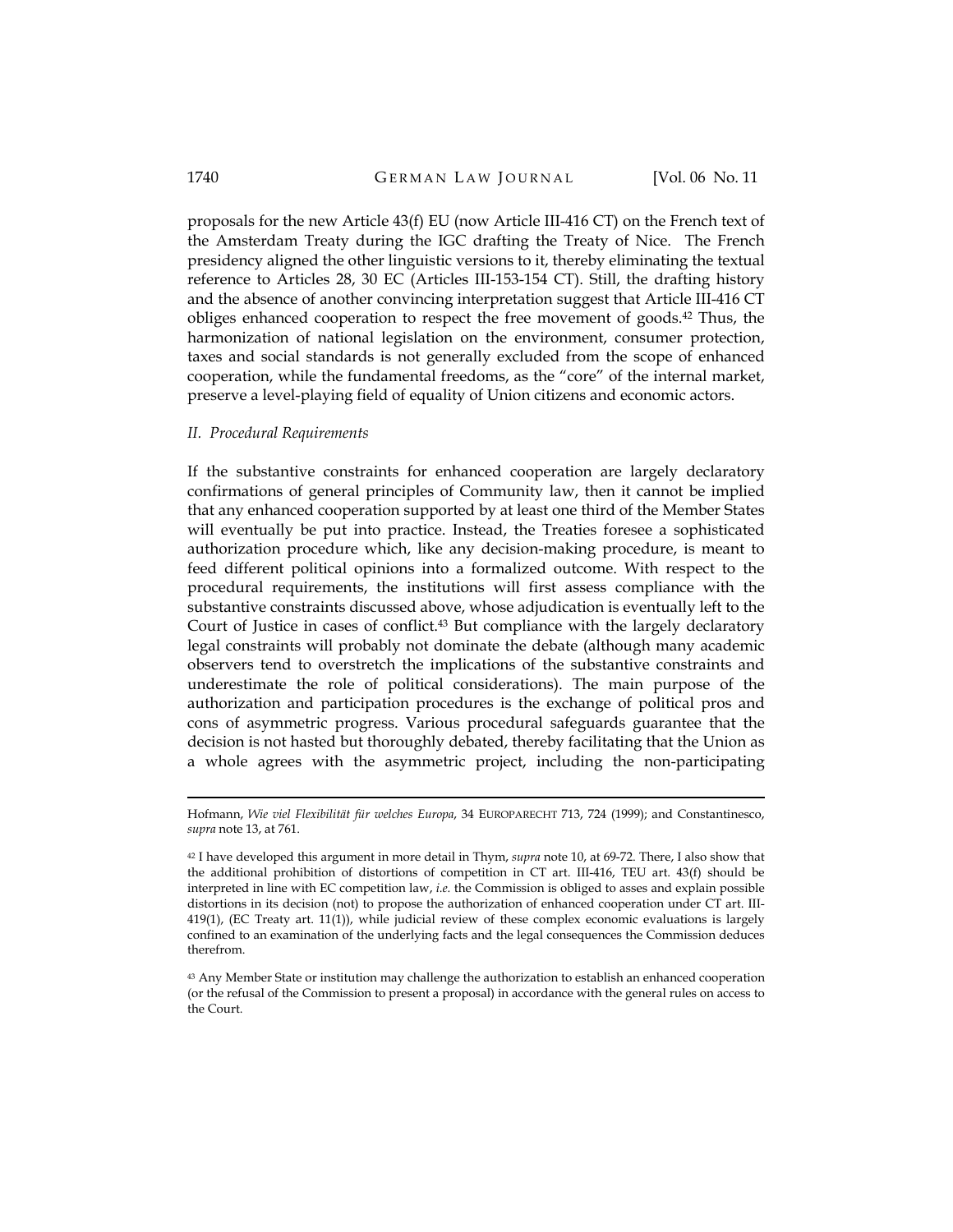Member States. More specifically, the authorization and participation procedures are modeled on the "Community method," albeit with some modifications.

First, the Commission's role as gatekeeper of Union action is extended to the authorization of enhanced cooperation, even if it may only table a proposal after a request from the Member States who want to cooperate.<sup>44</sup> This divergence from Community orthodoxy was explicitly sought for by the Commission, since it lays the potentially politically divisive initiative for the launch of the procedure on national capitals and allows the Commission to focus on its role as neutral guardian of the Community interest without bias towards the "ins" or the "outs." The Constitutional Treaty reinforces the supranational element in the authorization procedure by giving Parliament a similar right to block any enhanced cooperation it deems harmful to the integration process.45 Even now, Parliament needs to consent to the authorization of asymmetric cooperation in areas where the adoption of individual laws does not foresee co-decision, such as tax issues and social policy. Parliament may possibly even use the consent requirement as leverage to introduce co-decision within the future enhanced cooperation in line with Article 422(2) CT. However, the Council's eventual authorized decision must be adopted by a qualified majority in accordance with Articles I-23(3), 44(2), III-419(1) CT. Thus, an individual Member State may not block the go-ahead for asymmetric action, contrary to the Parliament and the Commission.46

It should be emphasized again that during the authorization procedure the institutions do not only asses compliance with the substantive constraints, but also exercise original political discretion on the suitability of asymmetric action. This political leeway contrasts with the facilitation of the later participation of an initial out, which is crucial to prevent asymmetric division from resulting in political rupture. Therefore, the European Treaties have always guaranteed the "essential principle of openness."47 For example, any closer cooperation shall initially "be open to all Member States" (Article III-418(1) CT; Article 43(f), 43b EU) and the

<sup>44</sup> CT art. III-419(1); EC Treaty art. 11(1); the specific procedure for criminal matters in Art. 40a EU is given up in the Constitution, but specificities continue in CFSP.

<sup>45</sup> Art. III-419(1) CT goes beyond TEU art. 45 and the Nice version of EC Treaty art. 11(2).

<sup>46</sup> The vote by qualified majority corresponds to EC Treaty art. 11(2) EC, while the Treaty of Nice's additional *renvoi* to the European Council without veto option has been abolished (under the Treaty of Amsterdam any Member State could veto the decision at this level). Only for CFSP unanimity is required under CT art. I-23(3), III-419(2). On the harmonization of criminal law see the specific rules *in* CT art. III-270(3), (4) and CT art. III-271(3), (4).

<sup>47</sup> Claus Dieter Ehlermann, *Differentiation, Flexibility, Closer Co-operation*, 4 EUROPEAN LAW JOURNAL 246, 254 (1998).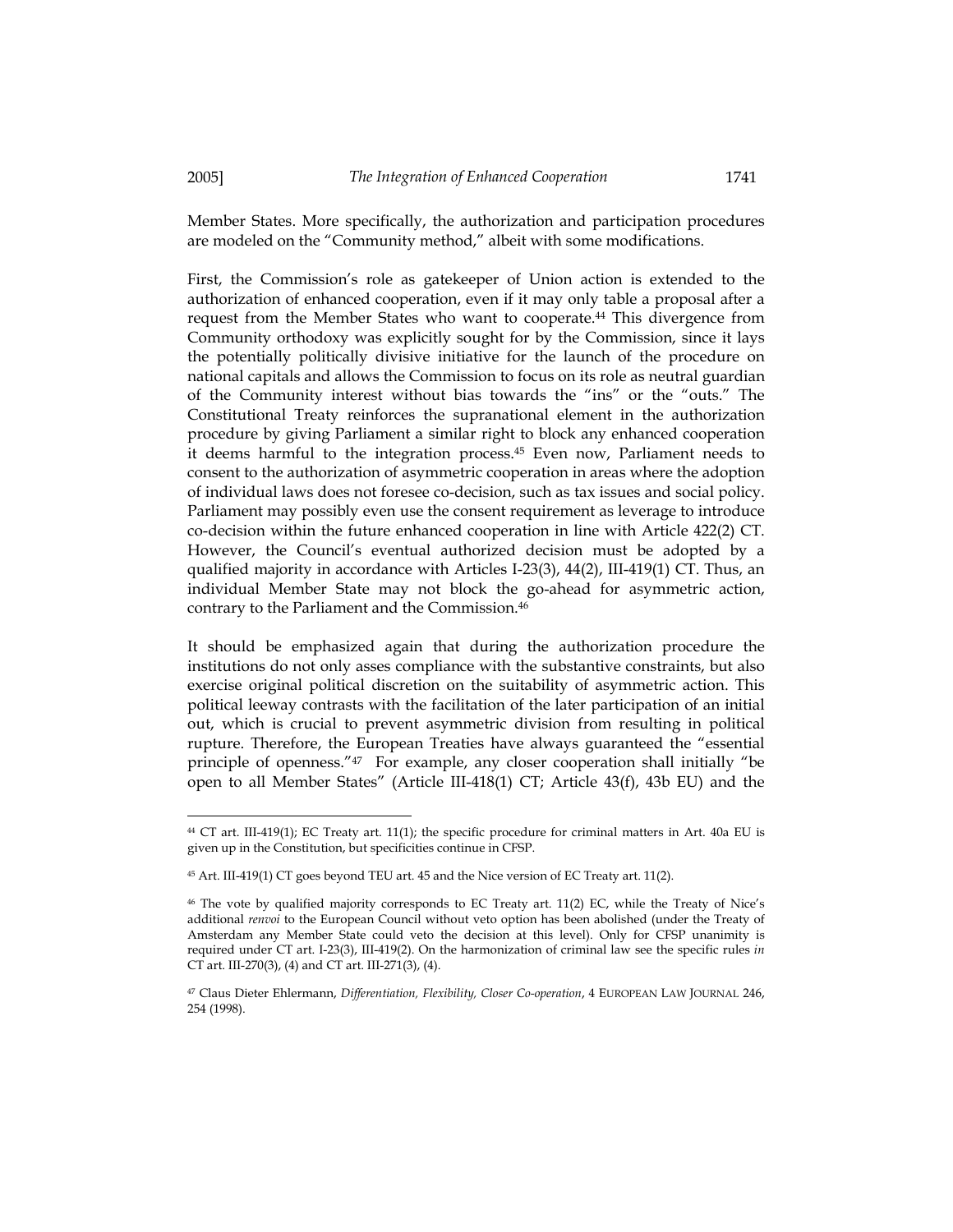Commission shall, upon request and without the participation of any other institution, "confirm the participation of the Member State concerned" (Article III-420(1) CT). The Constitutional Treaty therefore seems to exclude any political discretion on the side of the Commission, let alone a veto of the "ins". The nonfulfillment of "conditions of participation laid down in the European authorization decision" is the only ground on which the desire to participate may be rejected.<sup>48</sup> The concept of participation criteria is modeled on the convergence criteria of monetary union and the Schengen evaluation procedure. However, this ignores the political character of asymmetry, which says that participation shall *not* be obligatory, if the criteria are met like in monetary union or under the Schengen system.49 One may therefore question the rationale behind the new participation conditions, since questions of political preference will eventually continue to characterize the composition of asymmetric integration groups, with the initial outs having no right to participate.

#### **D. Asymmetric Constitutionalism**

The European Union is, much more than the nation state, a creation of the law whose abstract equality and normative neutrality have always been crucial tools used to overcome the national differences between European states and integrate them into a supranational legal order. In other words, "a Community based on the rule of law,"50 or as Hallstein observed thirty years ago: "equality results in unity – this is the rationale behind the Treaty of Rome."51 It has been mentioned at the outset that there is an undeniable tension between the different forms of asymmetry and the concept of legal and political unity which has characterized the discourse on European integration for many years. This focus on the unifying, centripetal elements was crucial to overcome the divisions of the past and "forge a common destiny."52 But given the advance of European integration towards political union, the time had eventually become ripe for the integration of the existing diverse and potentially centrifugal forces into the European constitution by

<sup>48</sup> *See* Treaty Establishing a Constitution for Europe art. III-418(1) and art. III-420(1).

<sup>49</sup> Comment on European Convention, *supra* note 38, at 10, 22 explicitly refer to monetary union and the Schengen evaluation procedure under Art. 3(2) of the 2003 Act of Accession (which is no example of asymmetry, since the new Member States are – contrary to the UK and Ireland – members of the Schengen group, with the duration of the transition period depending on technical adaptations; *see* Thym, *supra* note 10, at 114-8).

<sup>50</sup> Opinion Case C-1/91, *European Economic Area*, 1991 E.C.R. I-6079, para 21.

<sup>51</sup> WALTER HALLSTEIN, DER UNVOLLENDETE BUNDESSTAAT 33 (1969) (author's translation).

<sup>52</sup> CT, Preamble Recital 3.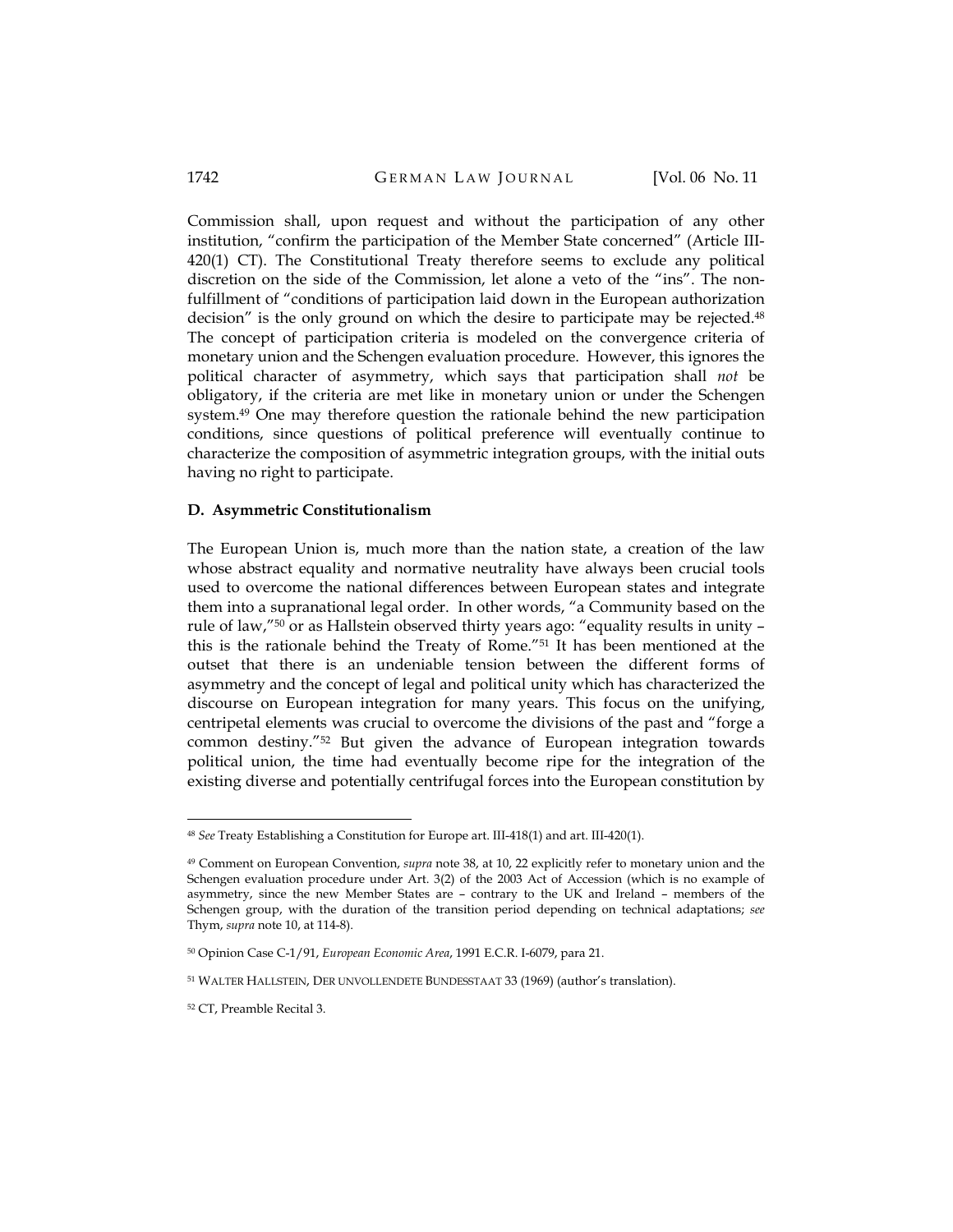diffusing latent tensions and uniting Europe in diversity.53 The achievement of the specific Treaty regime of enhanced cooperation discussed above, and indeed of asymmetry in general, is their harmonious integration into the existing institutional and legal order of the European Union, thereby allowing it the pursuit of its constitutional aspirations.

First, asymmetry continues the European logic of integration through law. Its constitutional norms have been introduced into its legal order through successive Treaty amendments, which were ratified by national Parliaments and are, therefore, an integral part of European primary law. They share its hierarchical primacy over secondary European law. Scope, substantive constraints of and procedural requirements for enhanced cooperation and other forms of asymmetry are explicitly laid down in detailed Treaty provisions. One may criticize them for their lack of readability, but they are of no greater or lesser legal value than any other rule of the Constitutional Treaty. These characteristics, which did not characterize the legally dubious 1992 Edinburgh compromise on Denmark following its initial rejection of the Maastricht Treaty, and the opaque legal construction of the Agreement on Social Policy, which were both heavily criticized by Curtin in her comment on a Europe of "bits and pieces" (with both of these legal problem areas being "resolved" by the Treaty of Amsterdam). Interestingly, the most explicit constitutional rule on asymmetry of the time, the British opt-out from monetary union, was not prominently featured among Curtin's points of criticism.54

Long before the present debate on European asymmetry, Hans Kelsen had recognized the possible need for substantive differentiation within a single legal order held together by its constitution:

When individual rules of one legal order do have a divergent geographic scope of application, different normative regimes apply to different parts of that order. The formal unity of a legal unity does not necessarily entail substantive uniformity... Among the various reasons calling for differentiated geographic

<sup>53</sup> *See* von Bogdandy, *supra* note 26, 184-202, and Armin Hatje, *Grenzen der Flexibilität einer erweiterten Europäischen Union*, 40 EUROPARECHT 148 (2005) (on the asymmetric accommodation of diversity and section B above and on the sequence of the principles of unity and diversity among Europe's "constitutional principles").

<sup>54</sup> Curtin, *supra* note 15, at 51-2 only debates whether the present EC TreatyArt. 10 may be invoked to oblige the UK to rejoin the advance group at some point at the future. Unfortunately, ANNE PETERS, ELEMENTE EINER THEORIE DER VERFASSUNG EUROPAS 449 (2001) extends this criticism to later forms of asymmetry such as enhanced cooperation without analyzing their difference in form and substance.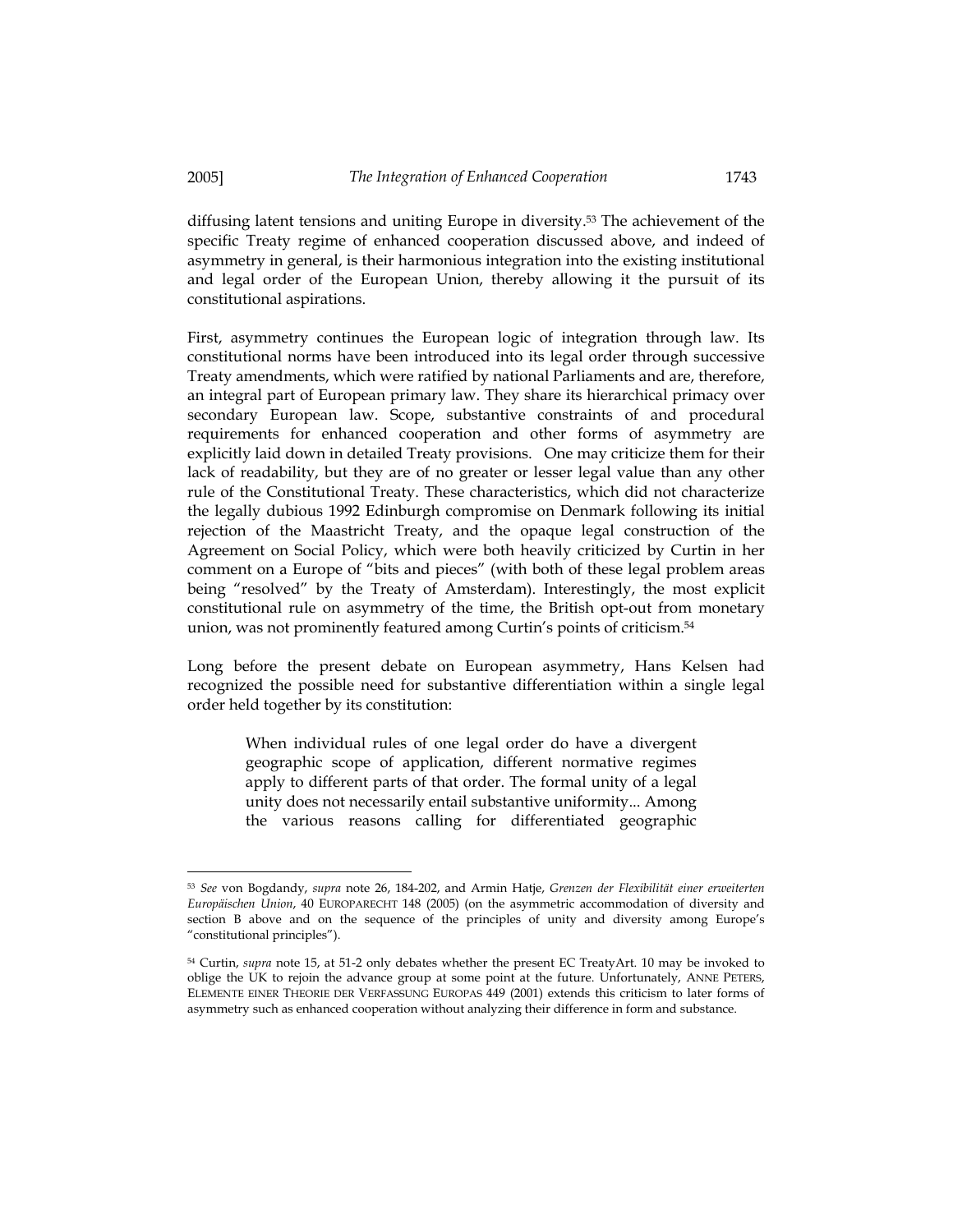treatment ... greater geographic reach and heterogeneity of living conditions usually entail more specificity.55

Indeed, the European Union is not the only federal entity with asymmetric arrangements: At the height of the nation state, historic forms of asymmetry, such as the Austrian-Hungarian Empire, were usually associated with secession and eventual break-up. This led Georg Jellinek to conclude that they were "elements of an incomplete or disorganized state."56 But modern experiences with asymmetric federalism are much more positive. Various degrees of asymmetric federalism and quasi-federalist regionalization in the United Kingdom, Canada, Spain, Belgium and Finland have arguably contributed to the stabilization of divisive conflicts and the accommodation of diversity in obvious resemblance to asymmetry in the European Treaties.57

The legal unity of European law as a single legal order united by the Constitutional Treaty and encompassing asymmetric and symmetric law alike is primarily of dogmatic interest. In practice, the preservation of the distinctive features of European law is pivotal for the maintenance of its supranational character. It is therefore central to the integration of asymmetry into the European constitutional order that it preserves its principles, such as the primacy of European law, its direct effect and uniform interpretation in cases of limited geographic scope, the commands for respect of the fundamental freedoms and the principle of nondiscrimination, and the call for mutual respect and loyalty of the Union and the Member States, even if some of the latter are not bound by its rules, but maintain the implied external powers of the Union.<sup>58</sup> If enhanced cooperation and the other forms of asymmetry had transcended these characteristics, European law may well continue to constitute a single constitutional order, but its distinguishing supranational features on which its success is arguably based would have been lost. The procedural and legal limits flowing from the preservation of Europe's constitutional principles may in many cases prevent immediate groupings of some Member States. This would tempt them to cooperate outside the legal and

<sup>55</sup> HANS KELSEN, ALLGEMEINE STAATSLEHRE 165 (1925) (author's translation).

<sup>56</sup> GEORG JELLINEK, STAATSLEHRE 642 (2nd ed. 1905) (author's translation).

<sup>57</sup> *See* the overview FLEXIBILITY IN CONSTITUTIONS, (Annette Schrauwen ed., 2nd ed. 2002).

<sup>58</sup> The maintenance of these characteristic principles of EU law stems from the deliberations above and is dealt with *in* THYM, *supra* note 10, at 233-268.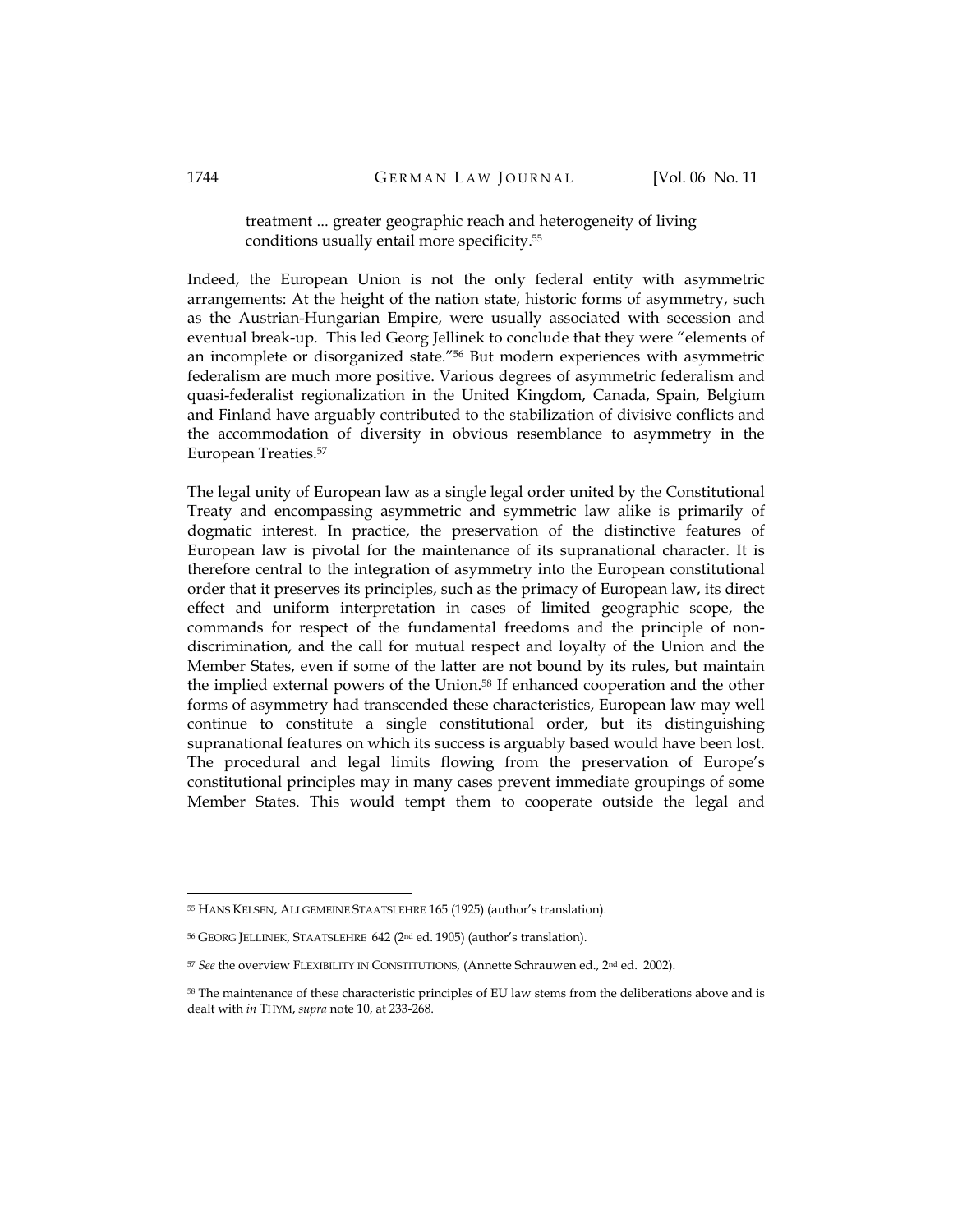institutional framework of the Union on the basis of classic international law, but preserve the identity of the European Union and its constitutional order.59

A second important and arguably indispensable component of European constitutionalism is the single institutional framework and the respective roles of the institutions under the Community method and its deviations. Indeed, questions of institutional design and procedural arrangements have always been a means of organizational unity building, channeling the different political positions towards agreement. This applies to inter-institutional procedural rules in the same way it does to intra-institutional debates in the Parliament, the Commission and the Council. It is therefore essential that the authorization and participation procedures for asymmetric arrangements continue the path of procedural equation, reflecting the positive experiences with the Community method (*supra*, section C.II). Moreover, the regular institutional rules do of course apply inside enhanced cooperation when individual measures are debated and eventually adopted. Thus, an agreement for a framework of laws on tax harmonization or consumer protection binding 22 Member States does, for example, require compliance with the regular decision-making procedures.60 This is because the adoption of asymmetric laws must, as any other European law, comply with the Constitutional Treaty and its procedural requirements.61 Existing specific institutional regimes in asymmetric policy areas, such as monetary union or justice and home affairs are not conceptually related to their asymmetry and would not change if the United Kingdom and the other outs would joined the avant-garde and adopt a single currency. Contrary to international law-style cooperation outside the institutional and legal framework of the Union asymmetry is not a backdoor that allows a deviation from the regular decision-making procedures and the Community method.62

<sup>59</sup> *See* Bruno de Witte, *"Old Flexibility"*, *in* CONSTITUTIONAL CHANGE IN THE EU, *supra* note 6*,* at 31-58; THYM , *supra* note 10, at 181-202, 297-320, (on the cooperation of some Member States the important contribution).

<sup>&</sup>lt;sup>60</sup> Which *in casu* are the ordinary legislative procedure (hitherto known as co-decision) for consumer protection (Treaty Establishing a Constitution for Europe art. I-34(1), III-235) a unanimous Council decision after consultation of the Parliament for tax harmonization (Treaty Establishing a Constitution for Europe art. III-171).

<sup>&</sup>lt;sup>61</sup> Treaty Establishing a Constitution for Europe art. III-416; the specific (and declaratory) obligation to respect "the relevant institutional provisions" of the Treaties in TEU art. 44(1) was not integrated in the constitutional Treaty.

<sup>62</sup> As remarked incorrectly by Werner Schröder, *Verfassungsrechtliche Beziehungen zwischen Europäischer Union und Europäischen Gemeinschaften*, *in* von Bogdandy, *supra* note 26, at 413-4. Unfortunately, the wording of Treaty Establishing a Constitution for Europe Art. I-44(1), TEU art. 43 may be misunderstood in this respect when it refers to enhanced cooperation allowing some Member States to "make use" of the Union's institutions and procedures.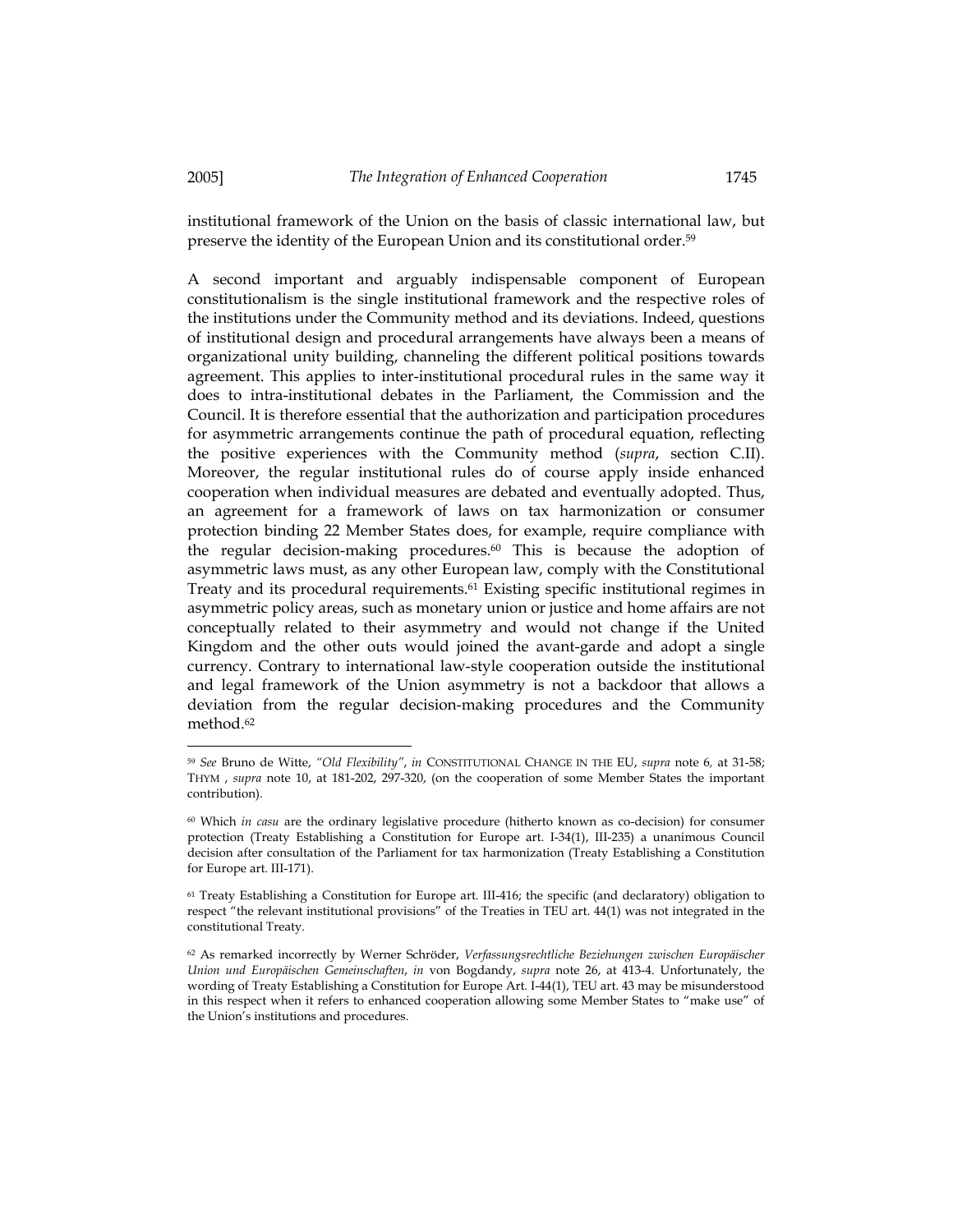Eventually, it should also be highlighted that the intra-institutional rules on composition, deliberation and voting are only marginally adapted in cases of asymmetry. The unchanged institutional set-up of the supranational institutions Commission, Parliament and Court of Justice is of particular importance, because it symbolizes and enhances the integration of asymmetry into the Union's single constitutional order. While the unaffected composition of the Court and the Commission is conceptually not surprising in light of the formal independence of its members, the continued voting rights of all MEPs may be contested in the same way as in other asymmetric federal settings.<sup>63</sup> It may seem undemocratic not to suspend the voting rights of MEPs elected by citizens to whom a law under debate will not apply may seem undemocratic. However, it serves as a unitary element guaranteeing that the potential objections of the outs are taken seriously. In the same sense, the equal participation of all Member States in the deliberations of the Council and its working groups (with the exception of the Euro Group outside the Treaty framework64) guarantees a continued dialogue. In contrast, the suspension of a national right to vote on individual measures in the Council is the natural consequence of the legitimate national decision not to participate.<sup>65</sup> The otherwise unchanged intra-institutional set-up guarantees that the legal differentiation of asymmetry does not lead to political rupture.

## **E. Outlook: New Dynamics?**

The integration of enhanced cooperation and other forms of flexibility in the European constitutional order allows Europe to accommodate diversity and adopt laws with limited geographic scope without political exclusion and rupture. Besides the existing forms of asymmetry the general mechanism for enhanced cooperation remains an offer which the Union may have recourse to when the regular legislative process leads to a dead end. In this respect, the Constitutional Treaty does not entail fundamental changes, because the substantive constraints and procedural requirements of enhanced cooperation remain largely unchanged. But in one respect, the Constitutional Treaty will considerably enhance the attractiveness of asymmetric arrangements. At the very last moment, the European Convention introduced a clause on the asymmetric introduction of qualified

<sup>&</sup>lt;sup>63</sup> Such as the classic British debate on the "West Lothian Question" concerning the voting rights of Scottish MPs in matters devolved to the Scottish Parliament (but decided in Westminster for England).

<sup>64</sup> CT Protocol No. 12 does not change its legal nature as an informal "talking shop" with decisions being taken in the regular Ecofin Council; THYM, *supra* note 10, at 143-9.

<sup>65</sup> CT art. I-44(3); TEU art. 44(1).